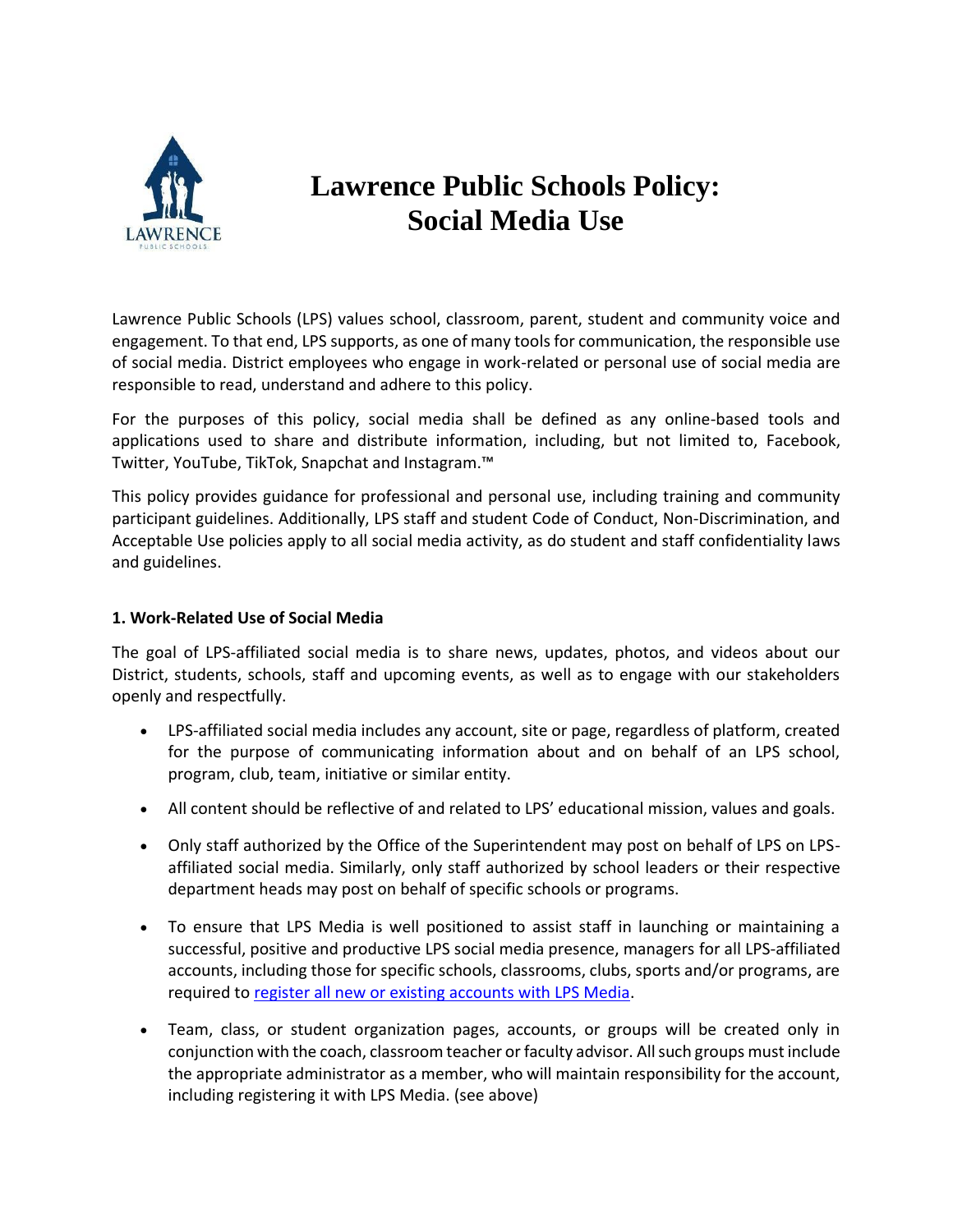- Staff should be mindful that engagement in LPS-affiliated social media activity is participation in a public forum by a government agency, and content could constitute a public record.
- The use of private messages between students and staff on LPS-affiliated accounts is prohibited, unless explicitly authorized in writing by the school leader or department head as part of a staff member's professional role. Any such communication between staff and student should be limited and a documentary record of the communication must be preserved by saving the conversation thread established on the platform (i.e. not deleting it) or taking and printing screenshots of the communication.
- It is understood that staff, students, families and the community can join the conversation by liking, sharing and commenting on news and photos on LPS-affiliated social media. To ensure a vibrant and productive online community, staff who are social media managers must be aware of the following expectations and guidelines for community participation:
	- $\circ$  Comments and posts must be appropriate for an educational environment and for community members of all ages.
	- $\circ$  Comments deemed offensive to any member of the school district or community will not be tolerated. Inappropriate remarks and profanity will be removed, and the poster may be blocked from LPS-affiliated sites.
	- $\circ$  These platforms are not intended to replace regular communication channels for sharing individual issues and concerns between students, families and schools. While the District makes every effort to respond to direct questions in a timely manner, comments regarding a personal issue with the District, a school or staff member may be removed. Personal issues or concerns can be brought to District or school staff, or shared by email at LPShelp@lawrence.k12.ma.us.
	- $\circ$  Comments and posts should be related to the news and stories shared by the District, school or program.
	- $\circ$  Posts regarding product sales or promotions are strictly limited to LPS-affiliated fundraisers, and must be approved by the superintendent, school leader or designee.

## **2. Personal Use of Social Media**

- Employees' personal use of social media should not be attributable to LPS, a specific school or employee's job function in the District. Employees' use of and comments made on social media sites are subject to First Amendment protections. However, any personal use made of social media sites outside of work assignments or responsibilities, where such personal use is related to subject matter pertinent to LPS or the employee's specific school, must be conducted in such a manner that a reader would not think that the employee is speaking for or on behalf of his or her specific school or the District.
- Employees' use of such sites must be in compliance with the applicable portions of LPS' relevant policies, including harassment and discrimination, code of conduct, student confidentiality and others. These policies could apply to employee actions performed outside